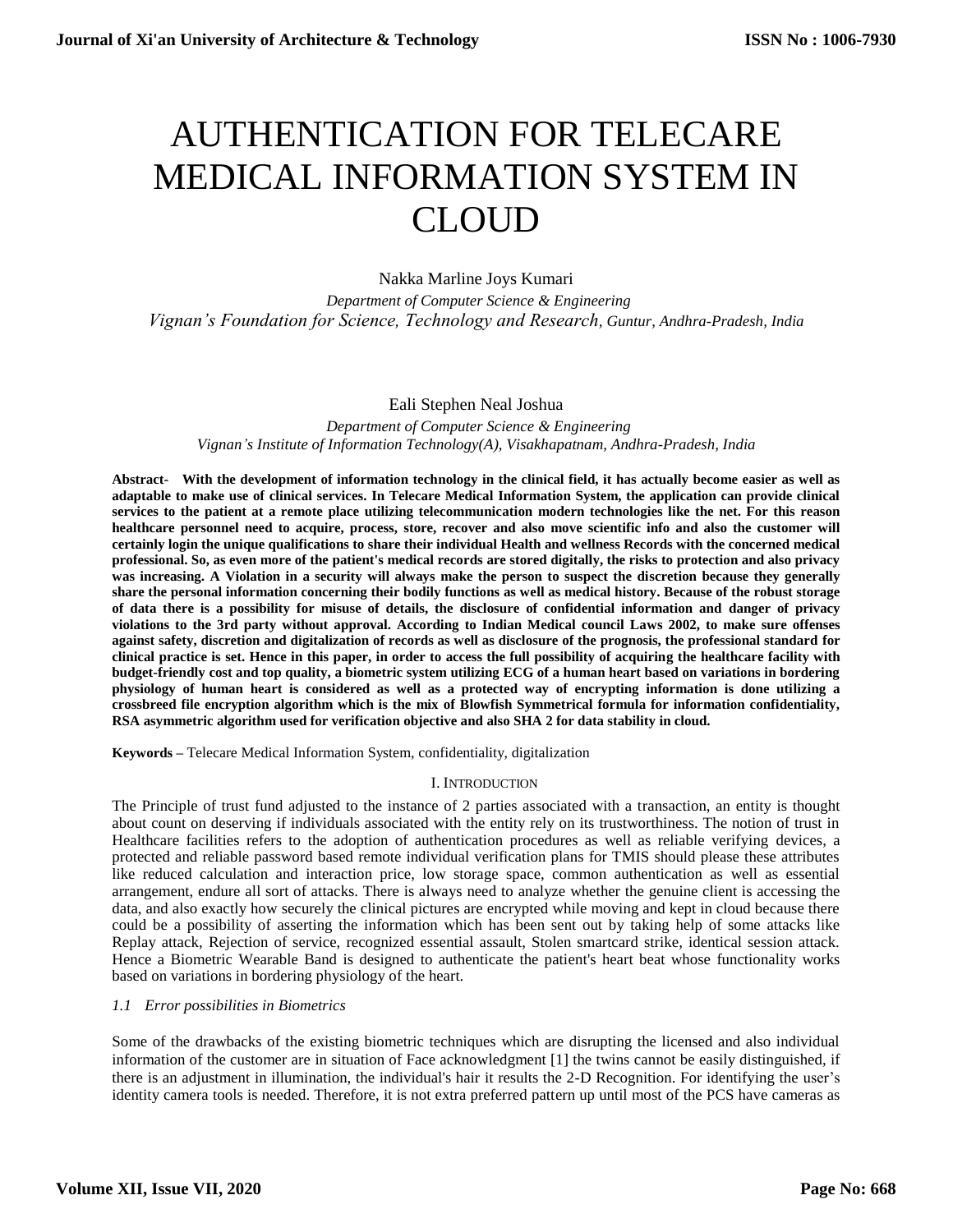their main conventional tools. In Voice recognition [2], there may be an opportunity of tape-recording persons voice and also can be utilized in an unauthorized COMPUTER or network, Reduced accuracy, not flexible for the individuals with health problem such as a cold that can transform a person's voice. In DNA [3], it's a time taking process too its expensive. In Retinal scanning [4], it's Very invasive also it impacts the eye as it straight focuses on the eye as well as if the high-resolution camera is used, then we can easily recover the identification of authorized person, not cost reliable. In Finger Biometric [5] Elastic contortion of the skin of the finger as a result of touch picking up techniques and possible troubles with tidiness of the sensor and also public health, Using of silicon fingers constructed from wax, cadavers, gummy fingers, Hand Geometry are taken into consideration as a disadvantage

#### *1.2 Challenges in Data Security*

Zhu et al. [6] suggested an enhanced verification plan after pointing out numerous safety and security hazards in Wei et al. scheme. The writers pointed out various communication channel errors, taken verifier mistakes. Their recommended scheme consists of 4 phases and also enhanced additional based upon 7 protection theorems. The research study is concluded with a performance analysis in comparison with Wei et al. system.

Ali [7], specified a hybrid security algorithm making use of Advanced Encryption Standard (AES) and Blowfish security formula for certain application like in bank, armed forces, large websites those handle huge information base, and also in network business etc. Author also took a look at different encryption algorithms like Advanced Encryption Standard (AES), Data Encryption Standard (DES), Blowfish Encryption algorithm as well as Rivest Shamir Adleman (RSA) Encryption algorithm with the help of Statistical Tests.

El etriby et al. [8], have actually focused on the security of information storage in the desktop and also cloud. They have actually provided a contrast of the eight file encryption formulas such as: Advanced Encryption Standard (AES), Data Encryption Standard (DES), Triple DES (3DES), Rivest Cipher 4 (RC4) Encryption, Rivest Cipher (RC6) Encryption, Two-Fish Encryption, Blow-Fish Encryption, and also MARS Encryption at home computer as well as at Amazon Elastic Compute Cloud (Amazon EC2) cloud computing setting. The formulas are examined by arbitrariness screening by making use of NIST valid examination as a part of cloud environment. Pseudo Random Number Generator (PRNG) is used to end up one of the most suitable technique.

Tsung-Chih Hsiao & Yu-Ting Liao & Jen-Yan Huang [9] to gives a suitable healthcare environment to the elderly and also people having chronic illness that incorporates healthcare solutions with wireless sensing unit modern technology in which sensor nodes are there to determine people' essential indicators, Data accumulated from these sensor nodes are then sent to clinical team of the provided mobile devices and also system administrator, quickly enabling them to recognize the clients' condition just the validated clinical staff can obtain patients' important indicators information such as their blood pulsation, pressure, and also body temperature, etc. Besides, the system includes a time-bounded feature that allows the reified personnel access to data without needing to need to reauthenticate as well as re-login right into the system within a collection amount of time

Their suggested scheme consists of four phases as well as enhanced additional based on seven safety and security theorems. The study is ended with a performance evaluation in contrast with Wei et al. system, defined a crossbreed encryption formula making use of Advanced Encryption Standard (AES) and Blowfish file encryption formula for particular application like in financial institution, army, large internet sites those handle large data base, and also in network companies and so on. Writer also checked out various encryption formulas like Advanced Encryption Standard (AES), Data Encryption Standard (DES), Blowfish Encryption formula as well as Rivest Shamir Adleman (RSA) Encryption algorithm with the aid of Statistical Tests, have concentrated on the security of information storage in the desktop computer and cloud. They have presented a comparison of the eight encryption algorithms such as: Advanced Encryption Standard (AES), Data Encryption Standard (DES), Triple DES (3DES), Rivest Cipher 4 (RC4) Encryption, Rivest Cipher (RC6) Encryption, Two-Fish Encryption, Blow-Fish Encryption, and also MARS Encryption at desktop computer and also at Amazon Elastic Compute Cloud (Amazon EC2) cloud computing atmosphere.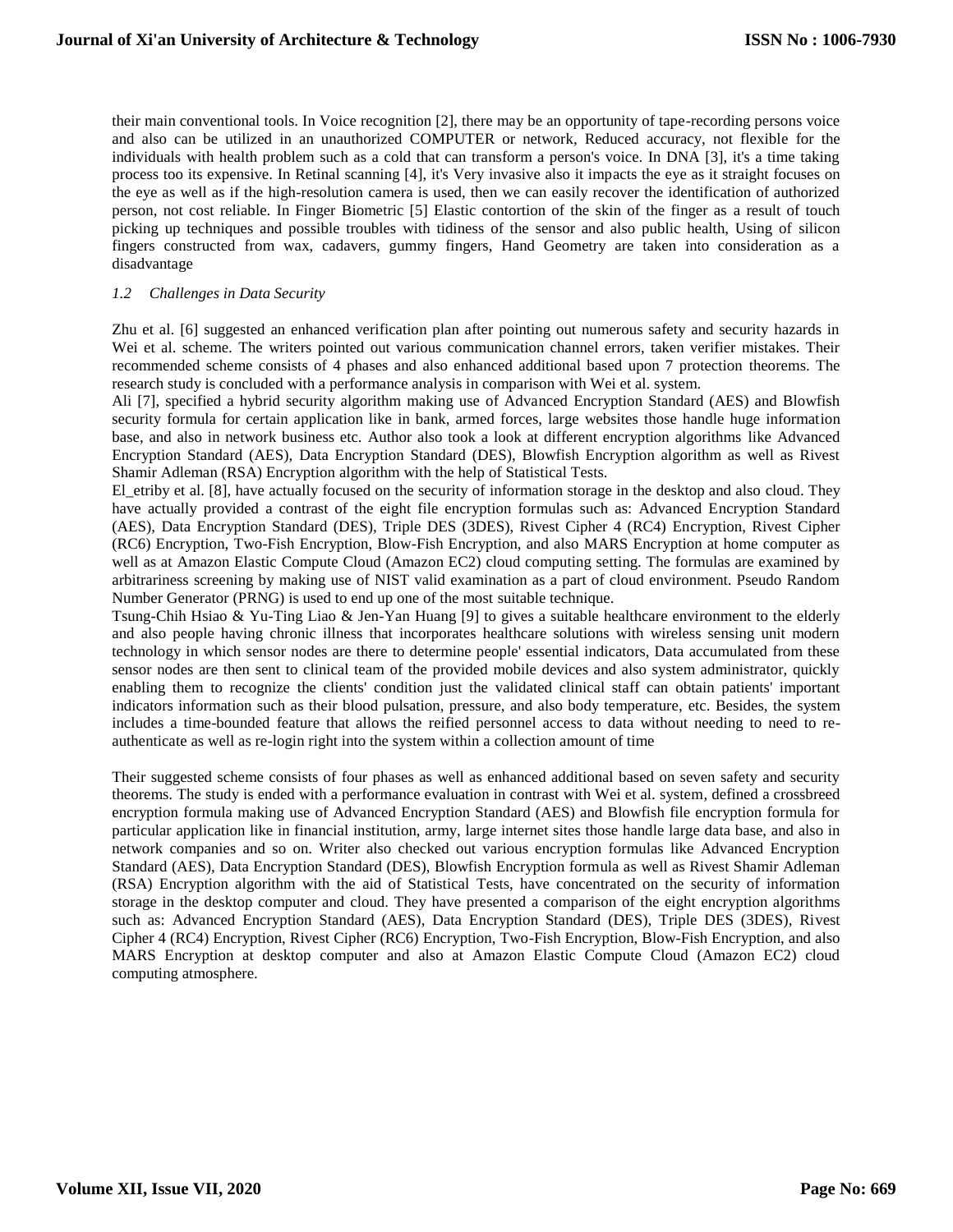

Figure 1. Basic Architecture of the Decomposition Model

M Archana bakare [10], have actually suggested a Prediction of Big data analysis by Data is collected from social media, internet search. The goal of this work is to offer evaluation of information outcomes as well as additionally utilized for diabetes, low & high blood pressure using K-means Algorithm

Najar and Dar [11], have recommended effective, secure and challenging hybrid security formula style with the help of Symmetric essential algorithm like Advanced Encryption Standard (AES) and also Asymmetric crucial algorithm like Rivest Shamir Adleman (RSA) formula which is in charge of administration of key, and also Secure Hash Algorithm-1(SHA-1) made use of for electronic trademark.

Shereek et al. [12], offered a technique by using the Rivest Shamir Adleman (RSA) algorithm as well as Fermat's theory to build a safe and secure environment for cloud computer. Writers are also explained that choice of huge size number of secrets in RSA supply the solid cryptosystem but it increases the time of crucial generation and influence the performance of RSA algorithm. Fermat's little theory assists to enhance the rate of RSA formula and enhanced its performance.

Wei-Chuen Yau · Raphael C.-Accumulated information from the sensor nodes are after that sent to neighboring mobile tools of the clinical staff and system administrator, continuously making it possible for the clinical staff to understand the person's problem in actual time, which will considerably improve client's healthcare high quality, have recommended a Prediction of Big data analysis by Data is collected from social media, internet search. The aim of this work is to give evaluation of information outcomes and also utilized for diabetes, high & reduced blood stress using K-means Algorithm

Yu-Ting Liao & Jen-Yan Huang [14], have proposed effective, safe as well as hard hybrid file encryption formula layout with the help of Symmetric essential algorithm like Advanced Encryption Standard (AES) as well as Asymmetric essential algorithm like Rivest Shamir Adleman (RSA) algorithm which is accountable for monitoring of trick, as well as Secure Hash Algorithm-1(SHA-1) made use of for digital signature, provided an approach by using the Rivest Shamir Adleman (RSA) algorithm as well as Fermat's thesis to build a safe and secure atmosphere for cloud computing.

#### II. PROPOSED ALGORITHM

#### *2.1 Proposed algorithm –*

The Proposed system was wristband with an electronic devices module, which incorporates an ECG sensor with two electrodes-- situated on the top and also base of the module. One electrode touches the wrist, as well as one is subjected on the top of the band. When the individual puts on the Band on one wrist and touches the leading electrode with the opposite hand, ecg data can be caught. Enrolment is the process of capturing and after that process an example of the ECG of the customer, in order to turn it into a biometric template at the time of registering as a patient. Whenever individual wants to move the individual health and wellness document to the concerned specialist from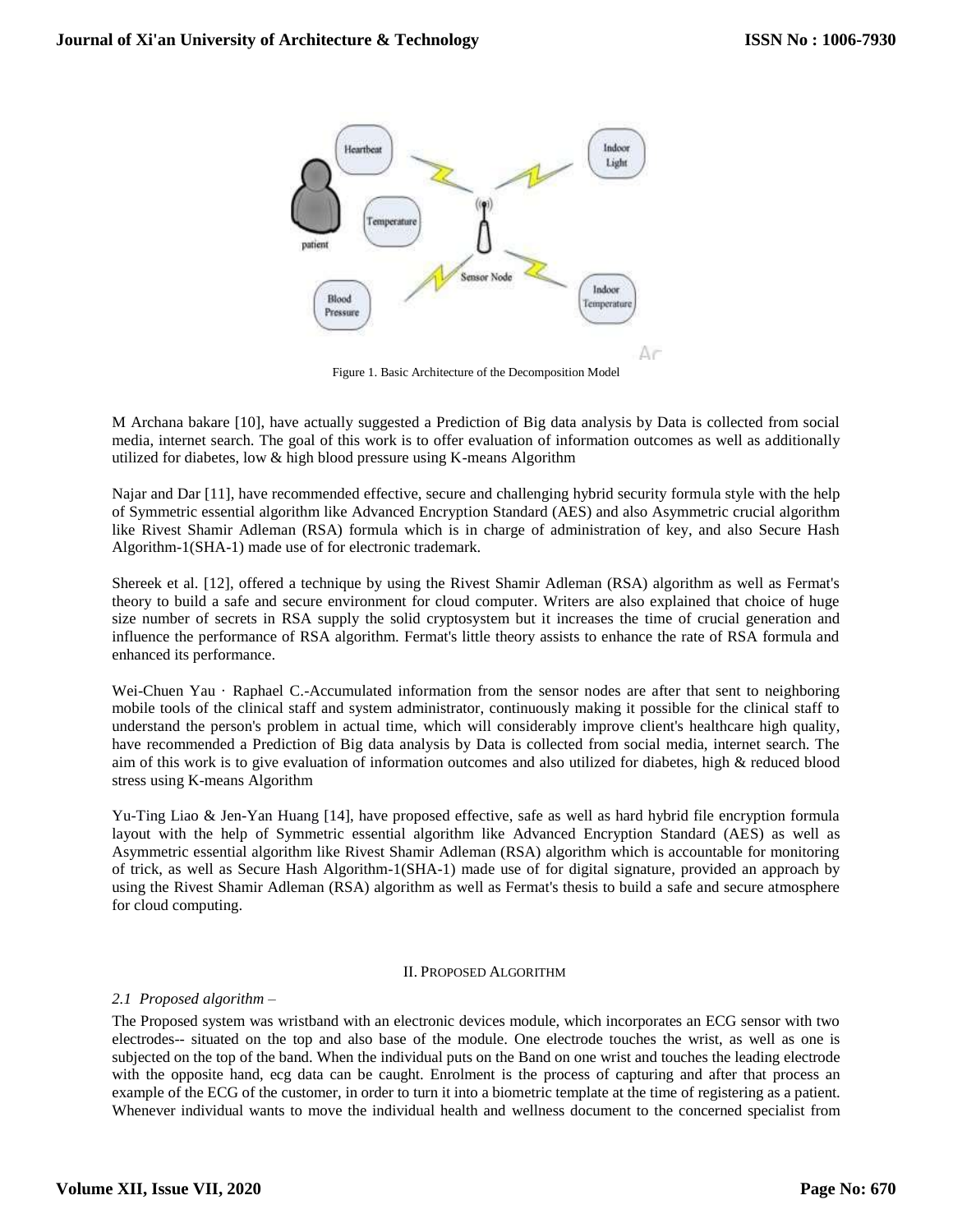residence. The patient will certainly be offered an access to login to the page by using an authenticated device called wrist band, which considers ECG as biometric qualities and also the customer's ECG is recorded from the band provided and also transmitted wirelessly to the close-by smart phone over a safe network. While healthy and balanced ECG signals from different individuals satisfy the exact same repetitive pulse pattern, small change in the general form of their waves expose significant differences in between individuals, hence in telecare clinical info system which handles delicate information like sharing of personal health and wellness record should be confidential, where ECG biometrics to be considered.



Figure 2. DWT Decomposition model

First is a set of formulas for ECG Biometric Recognition is used, then the algorithm take a raw ECG Signal as well as transform it in to Biometric design template for identity authentication. The close-by linked cordless tool can able to draw out the signal that makes an individual unique and likewise consistent daily. An equipment based cryptography Bluetooth is used for easy motion recognition for individual input a system and a procedure that enables wristband to be used by a trusted carrier of the individual's identification that is both secure as well as personal privacy protective.

# *2.1 Encrption Of Medical Images While Transferring*

In this Mode of transmission in cloud to encrypt the customer information to shield data from unauthorized access or hackers. After encryption information will convert into cipher text by using following file encryption formula. Blowfish algorithm is utilized to encrypt the customer information. This is a symmetrical cryptography formula. Blowfish algorithm utilized secret key to encrypt the data, so secret key additionally require to encrypt. RSA algorithm is utilized to secure the secret key. RSA is an asymmetric cryptography formula. This file encryption stage is referred to as hybrid encryption formula due to the fact that it uses mix of symmetric and asymmetric cryptography algorithm.

2nd stage is known as digital signature in which Secure Hash Algorithm 2 (SHA 2) as well as Digital Signature Algorithm (DSA) is use on encrypted information. SHA 2 is not a security method it produces message digest. This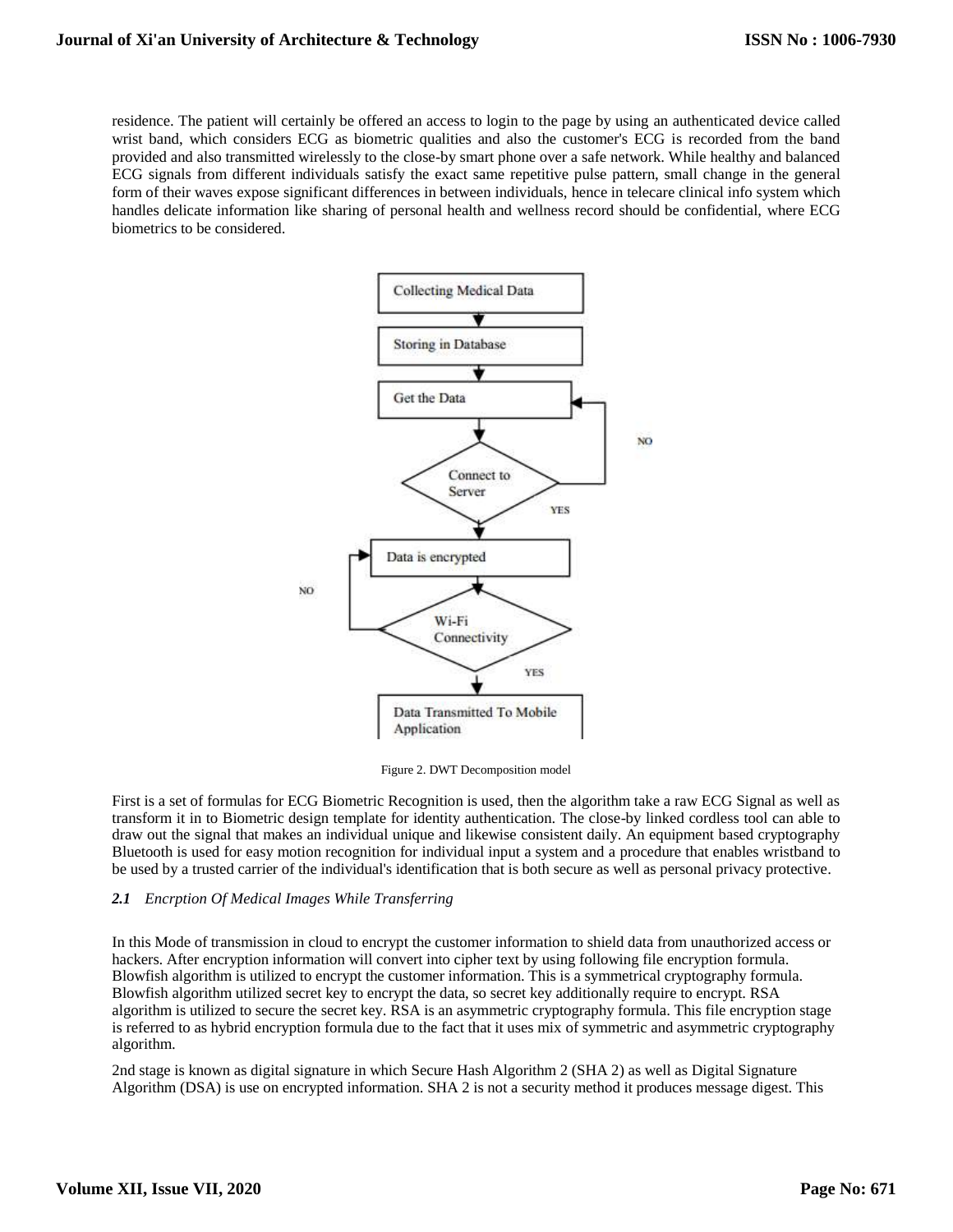message absorb is made use of for digital trademark by RSA DSA. Afterwards the encrypted data and also encrypted trick also is securely move over the internet.



**Figure 1.** Architecture For TMIS

*2.2 Algorithm for Encryption*

(i)Select a secret key K between the ranges of 32 little bits to 448 bits of variable length

(ii)Blowfish formula is a symmetric crucial cryptographic formula, which utilizes single key to convert the original data right into cipher information as well as vice versa. It has a 64 bit block size as well as the length of key is from 32 bits to 448 little bits.

$$
E_{f=E}B_{K}(f)
$$

(iii) Encrypt the secret vital K, making use of RSA algorithm. Which is a Asymmetric key cryptographic algorithm, which uses pair of secret for file encryption and also decryption

$$
E_{K}=ER(K)
$$

(iv)Apply SHA 2 on encrypted documents to generate message hash or digest code. SHA means Secure Hash Algorithm, which is used to create the message digest.

$$
M_{d} = S(\overline{E_f})
$$

(v)Apply Digital Signature formula on message absorb to create digital signature.

$$
d_s = d(M_d)
$$
  

$$
M_d = V(d_s)
$$

Contrast this message hash or digest code with the SHA 2 produce message absorb or hash code.

 $M_d = S(E_F)$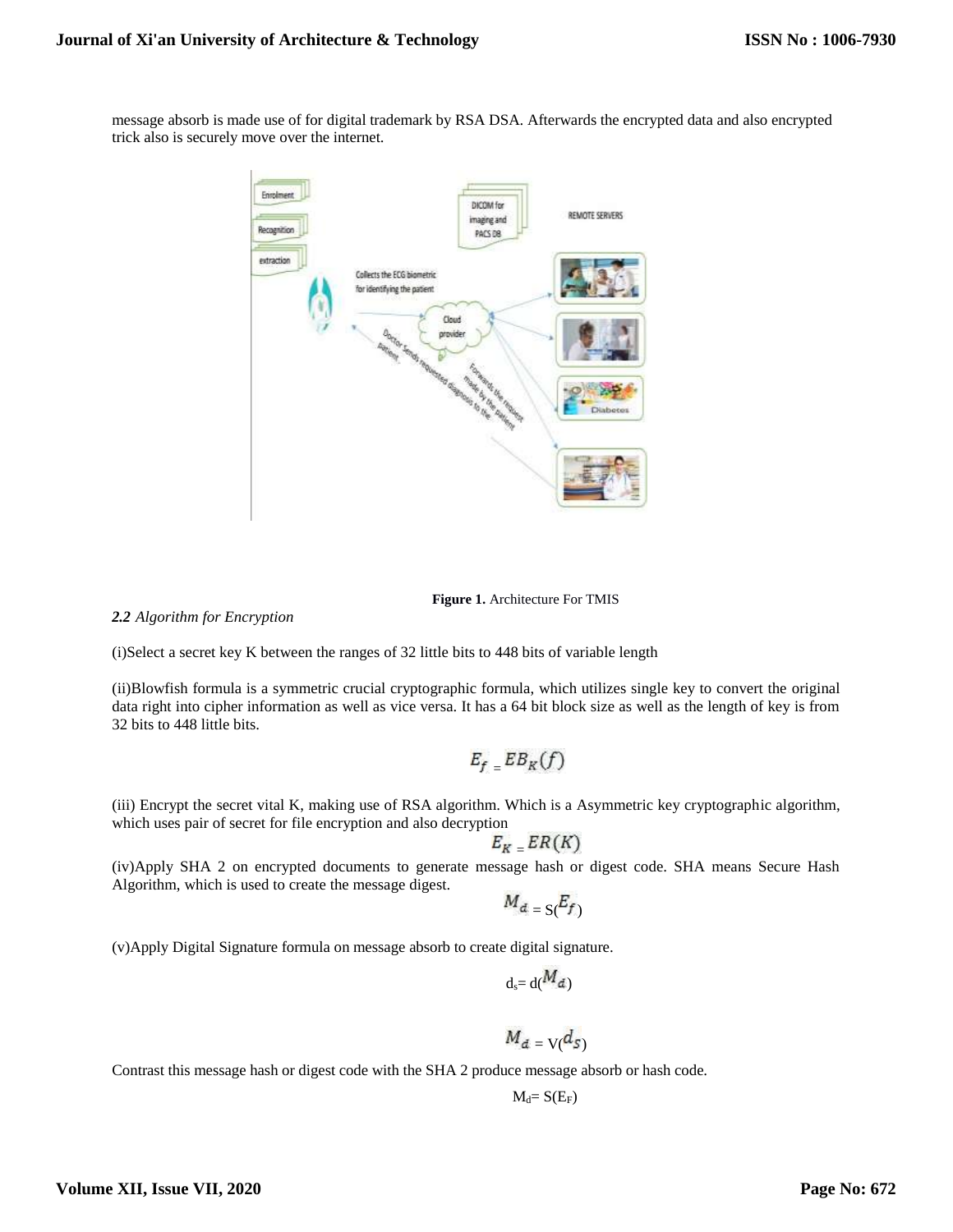block size and the length of key is from 32 bits to 448 bits.

$$
E_{f} = EB_{K}(f)
$$

(vi) Encrypt the secret crucial K, utilizing RSA algorithm. Which is a Asymmetric key cryptographic formula, which makes use of set of trick for security and encryption.

# $E_K$   $ER(K)$

(vii)Apply SHA 2 on encrypted documents to create message digest or hash code. SHA means Secure Hash Algorithm, which is used to generate the message absorb.

$$
M_{d} = S(F_f)
$$

(viii) Apply Digital Signature formula on message digest to produce electronic signature.

$$
d_{S=\mathrm{d}(\mathrm{M}_\mathrm{d})}
$$

#### *2.3 Algorithm for Decryption*

The First phase Involves in hybrid decryption stage and also second phase is trademark confirmation stage. Crossbreed decryption phase is a reverse process of hybrid file encryption stage. This phase is in charge of decryption of encrypted message with the help of RSA and Blowfish. First RSA decryption algorithm decrypts the encrypted trick, which aids to get initial information. After that using this essential blowfish decryption algorithm decrypt the encrypted data in cloud.

(i)To obtain the secret vital K, decrypt the encrypted secret key by applying RSA decryption algorithm.

$$
K = DR(\frac{E_K}{})
$$

(ii) Using over secret trick, obtain the original data f, by using blowfish decryption algorithm on encrypted file E<sup>F</sup>

$$
B_{K}E_{f} \t= D)
$$

(iii) Apply verification formula of electronic signature on obtain the expected message absorb or hash code.

$$
M_{d} = \mathbf{V}(d_{S})
$$

#### III.CONCLUSION AND FUTURE WORK

On the basis of information reported until now, The paper goes over the common features amongst the various biometric databases along with the favorable as well as adverse facets of each repository, Effective means of moving the data developing interaction for customer as well as doctor from remote location, the contrast of the existing protocols utilized in TMIS and also future job can be expanded by safely signing up with the close-by wireless tool